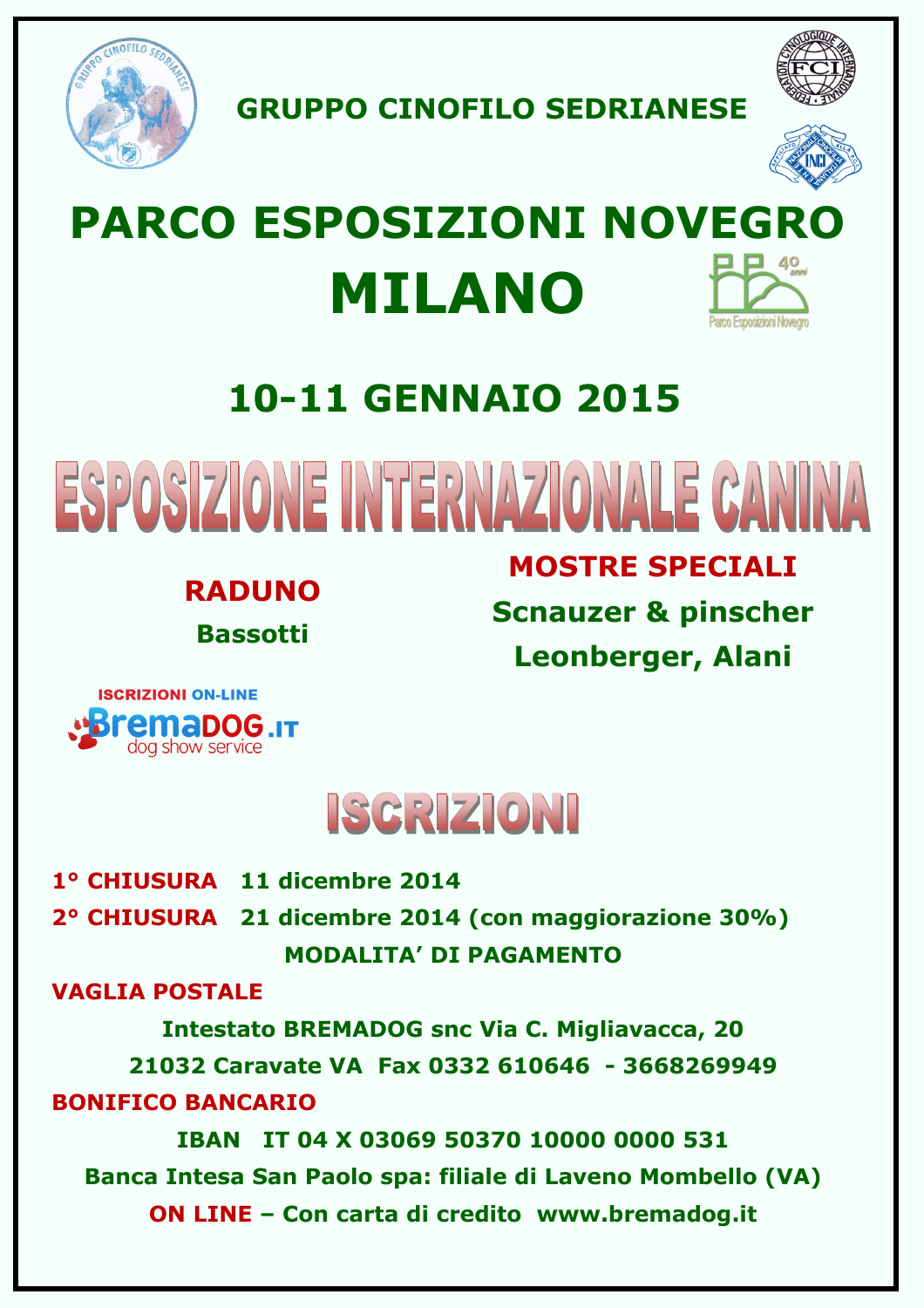#### **GIURIA INTERNAZIONALE NOVEGRO (MILANO) SABATO 10 GENNAIO 2015**

| <b>GIUDICE</b>                      | <b>GRUPPO</b>    | <b>RAZZE GIUDICATE</b>                                                                                                                                    |
|-------------------------------------|------------------|-----------------------------------------------------------------------------------------------------------------------------------------------------------|
| <b>BOCCA ADRIANA</b>                | 1                | Border collie, Bearded collie, Pastore Scozzese Pc, Pl e rimanenti                                                                                        |
| <b>BRACE ANDREW (GB)</b>            | 10               | levrieri                                                                                                                                                  |
| <b>CONDO' PIETRO PAOLO</b>          | 1                | Cane da Pastore Bergamasco, Cane da pastore Maremmano Abruz-<br>zese, Welsh Corgie Pembroke-Cardigan, Cane lupo Cecoslovacco                              |
| <b>DI MATTEO DOMENICO</b>           | $\overline{ }$   | Pointer Inglese, Setter Inglese, Setter Gordon, Setter Irlandese,<br>Cane da ferma Tedesco a pelo corto                                                   |
| <b>KANE FRANK (GB)</b>              | 3                | Fox terrier pc-pl e rimanenti                                                                                                                             |
| <b>LAWLESS JANE (IRL)</b>           | 1                | Cane da pastore Belga, cane da pastore della Brie, cane da pastore<br>della Beauce, Cane da pastore dei Pirenei                                           |
| <b>MATE DURAN ENRIQUE (E)</b>       | 3                | American Staffordshire terrier, Staffordshire terrier,<br>Bull terrier Inglese, Bull terrier Inglese Miniature                                            |
| <b>MENTASTI GIANERCOLE</b>          | 5.               | Alaskan Malamute e rimanenti                                                                                                                              |
|                                     | 7                | Griffone pelo duro (Korsthal)                                                                                                                             |
| <b>MIGNOT GERARD (F)</b>            | 3                | Cairn, Dandye dinmont terrier, Sky terrier,<br>West Higland white terrier                                                                                 |
| <b>NERILLI LUIGI</b>                | $\boldsymbol{7}$ | Spinone Italiano e rimanenti                                                                                                                              |
| <b>ONGHENA DE RIDDER LILIAN (B)</b> | 1<br>3           | Pastore Australiano, Pastore Svizzero bianco, Cane da pastore Austra-<br>liano Kelpie, Australian catteldog, Bovaro delle Fiandre<br>Jack Russell Terrier |
| <b>PENTENERO GIOVANNI</b>           | 5                | Samoiedo, Chow-Chow, Siberian Husky, Akita, Akita Americano                                                                                               |
| <b>SCARAFONE AMELIA</b>             | $\boldsymbol{7}$ | Cane da ferma tedesco pelo duro                                                                                                                           |

### **RAGGRUPPAMENTI - SABATO 10 GENNAIO 2015**

| <b>IRAGGRUPPAMENTI</b>  | <b>GIUDICE</b>                 | <b>RAGGRUPPAMENTI</b>     | <b>GIUDICE</b>             |
|-------------------------|--------------------------------|---------------------------|----------------------------|
| <b>JUNIORES</b>         | <b>BRACE ANDREW (GB)</b>       | <b>VETERANI</b>           | <b>BOCCA ADRIANA</b>       |
| GIOVANI                 | <b>ONGHENA DE RIDDER L.(B)</b> | <b>RAZZE ITALIANE</b>     | <b>MENTASTI GIANERCOLE</b> |
| COPPIE                  | <b>KANE FRANK (GB)</b>         | <b>GRUPPI ALLEVAMENTO</b> | <b>NERILLI LUIGI</b>       |
| <b>1 RAGGRUPPAMENTO</b> | <b>ONGHENA DE RIDDER L.(B)</b> | <b>7 RAGGRUPPAMENTO</b>   | <b>MENTASTI GIANERCOLE</b> |
| <b>3 RAGGRUPPAMENTO</b> | <b>SPAGNA JARI</b>             | <b>10 RAGGRUPPAMENTO</b>  | <b>BOCCA ADRIANA</b>       |
| <b>5 RAGGRUPPAMENTO</b> | <b>BRACE ANDREW (GB)</b>       |                           |                            |

### **RADUNO BASSOTTI SABATO 10 GENNAIO 2015**

| <b>GIUDICE</b>          | <b>RAZZA</b>                                               |  |
|-------------------------|------------------------------------------------------------|--|
| GIORGI ARIANNA          | Bassotti nano PC / PL                                      |  |
| NAVEDA CARRERO JUAN (E) | <b>Bassotti standard PD, Bassotti nani PD</b>              |  |
| l SPAGNA JARI           | Bassotti standard PC / PL, Bassotti Kaninchen PC / PL / PD |  |

#### **INVIARE LE ISCRIZIONI A: BREMADOG SNC - Via A.C. Migliavacca, 20 - 21032 CARAVATE (VA) FAX - 0332 610646 PAGAMENTI: VAGLIA POSTALE int. BREMADOG SNC Bonifico Bancario IBAN: IT04X0306950370100000000531 BANCA INTESA SPA. Int.. Bremadog SNC**

**ISCRIZIONI ON-LINE / ON-LINE SUBSCRIPTION PAGAMENTO CON CARTA DI CREDITO www.bremadog.it**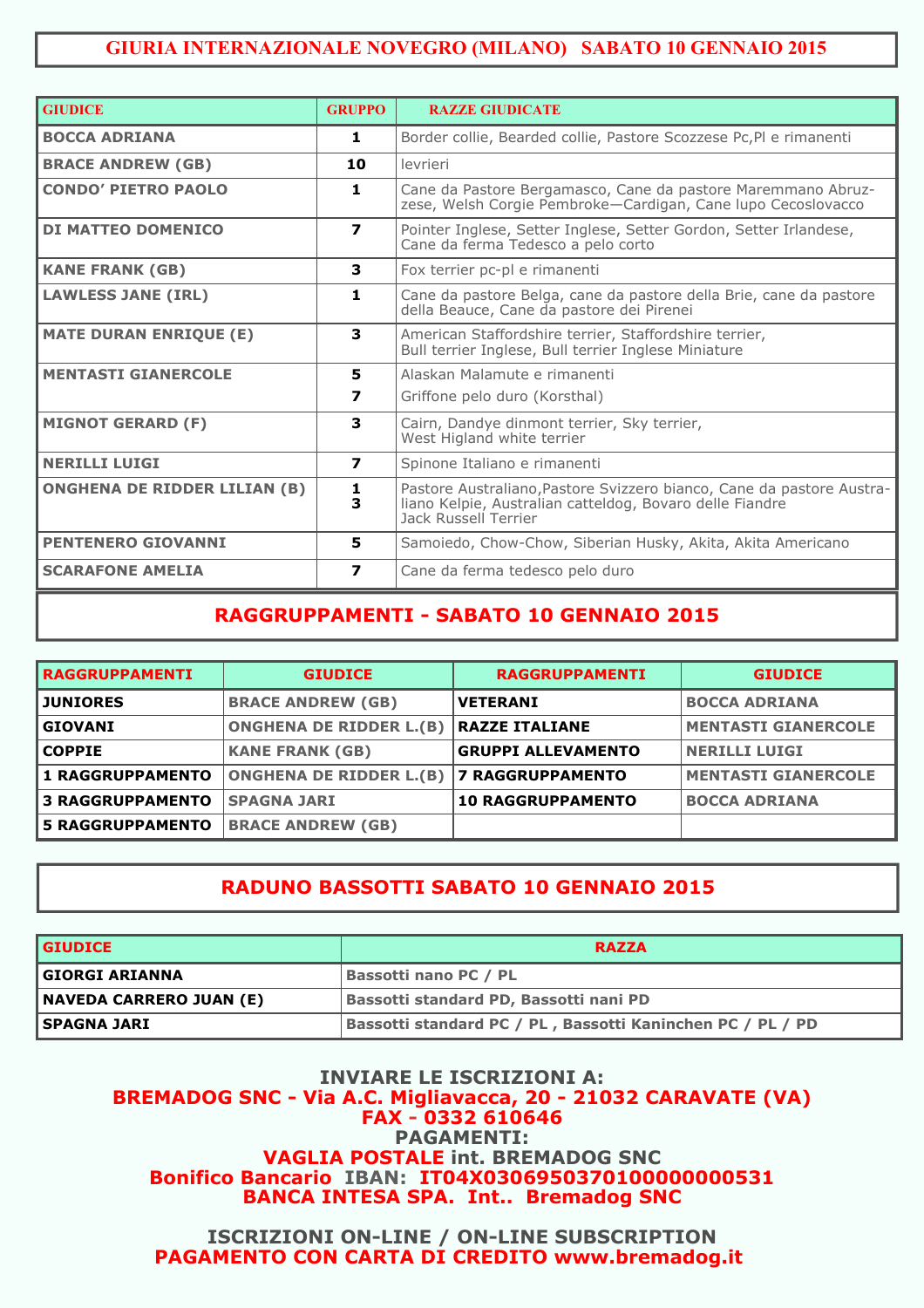## **GIURIA INTERNAZIONALE NOVEGRO (MILANO) DOMENICA 11 GENNAIO 2015**

| <b>GIUDICE</b>                      | <b>GRUPPO</b>    | <b>RAZZE GIUDICATE</b>                                                                                                                                     |  |  |
|-------------------------------------|------------------|------------------------------------------------------------------------------------------------------------------------------------------------------------|--|--|
| <b>BOCCA ADRIANA</b>                | 9                | Chinese Crested dog, Lhasa apso, Pechinese e rimanenti                                                                                                     |  |  |
| <b>BRACE ANDREW (GB)</b>            | 9                | Barboni, Chihuahua pc/pl                                                                                                                                   |  |  |
| <b>CONDO' PIETRO PAOLO</b>          | 2                | Dobermann, Cane Corso, Cane da pastore dell'Asia centrale,<br>Cane di San Bernardo pc/pl,                                                                  |  |  |
| <b>GIORGI ARIANNA</b>               | 4                | Bassotti standard pd, nano pd, kaninchen pd                                                                                                                |  |  |
| <b>KANE FRANK (GB)</b>              | 8                | Golden retriever e rimanenti                                                                                                                               |  |  |
| <b>MALTAGLIATI MORENO</b>           | $\overline{2}$   | <b>Bulldog Inglese</b>                                                                                                                                     |  |  |
| <b>MARABOTTO MARCO</b>              | $\boldsymbol{9}$ | Bouledogue Francese, Shih tzu, Cavalier king charles spaniel,<br>Carlino, Boston terrier, Papillon, Bichon Havanaise                                       |  |  |
| <b>MATE DURAN ENRIQUE (E)</b>       | 4                | Bassotti standard pc/pl, nani pc/pl, Kaninchen pc/pl                                                                                                       |  |  |
| <b>MENTASTI GIANERCOLE</b>          | $\overline{2}$   | Bovaro dell'Entlebuch, Bovaro dell'Appenzell, Grande Bovaro Svizzero                                                                                       |  |  |
|                                     | 6                | Chien de saint' Hubert                                                                                                                                     |  |  |
| <b>MIGNOT GERARD (F)</b>            | $\overline{2}$   | (MS) Alani                                                                                                                                                 |  |  |
| <b>NAVEDA CARRERA JUAN (E)</b>      | $\overline{2}$   | Boxer, Bullmastiff, Terranova, Mastino Napoletano                                                                                                          |  |  |
| <b>NERILLI LUIGI</b>                | 6                | Rhodesian ridgeback, Dalmata e Rimanenti                                                                                                                   |  |  |
| <b>ONGHENA DE RIDDER LILIAN (B)</b> | 8                | Labrador, Cocker spaniel Inglese, Cocker Americano                                                                                                         |  |  |
| <b>PENTENERO GIOVANNI</b>           | $\overline{2}$   | (MS) Leonberger e rimanenti                                                                                                                                |  |  |
| <b>POLTRI DANIELE</b>               | $\overline{2}$   | (MS) Schnauzer, (MS) Zwergschnauzer, (MS) Riesenschnauzer,<br>$\overline{(MS)}$ Pinscher, $\overline{(MS)}$ Zwergpinscher, $\overline{(MS)}$ Affenpinscher |  |  |
| <b>SPAGNA JARI</b>                  | $\overline{2}$   | Rottweiler, Dogo Argentino, Hovawart,<br>Cane da pastore di Ciarplanina, Tibetan Mastiff, Bovaro del Bernese                                               |  |  |

## **RAGGRUPPAMENTI - DOMENICA 11 GENNAIO 2015**

| <b>RAGGRUPPAMENTI</b>                 | <b>GIUDICE</b>                          | <b>RAGGRUPPAMENTI</b>     | <b>GIUDICE</b>                 |
|---------------------------------------|-----------------------------------------|---------------------------|--------------------------------|
| <b>JUNIORES</b>                       | <b>KANE FRANK (GB)</b>                  | <b>VETERANI</b>           | <b>MENTASTI GIANERCOLE</b>     |
| <b>GIOVANI</b>                        | <b>BRACE ANDREW (GB)</b>                | <b>RAZZE ITALIANE</b>     | <b>NERILLI LUIGI</b>           |
| <b>COPPIE</b>                         | <b>CONDO' PIETRO PAOLO</b>              | <b>GRUPPI ALLEVAMENTO</b> | DI MATTEO DOMENICO             |
|                                       | 2 RAGGRUPPAMENTO MENTASTI GIANERCOLE    | <b>8 RAGGRUPPAMENTO</b>   | <b>KANE FRANK (GB)</b>         |
|                                       | 4 RAGGRUPPAMENTO MATE DURAN ENRIQUE (E) | 9 RAGGRUPPAMENTO          | <b>BRACE ANDREW (GB)</b>       |
| <b>6 RAGGRUPPAMENTO NERILLI LUIGI</b> |                                         | <b>BEST IN SHOW</b>       | <b>NAVEDA CARRERA JUAN (E)</b> |